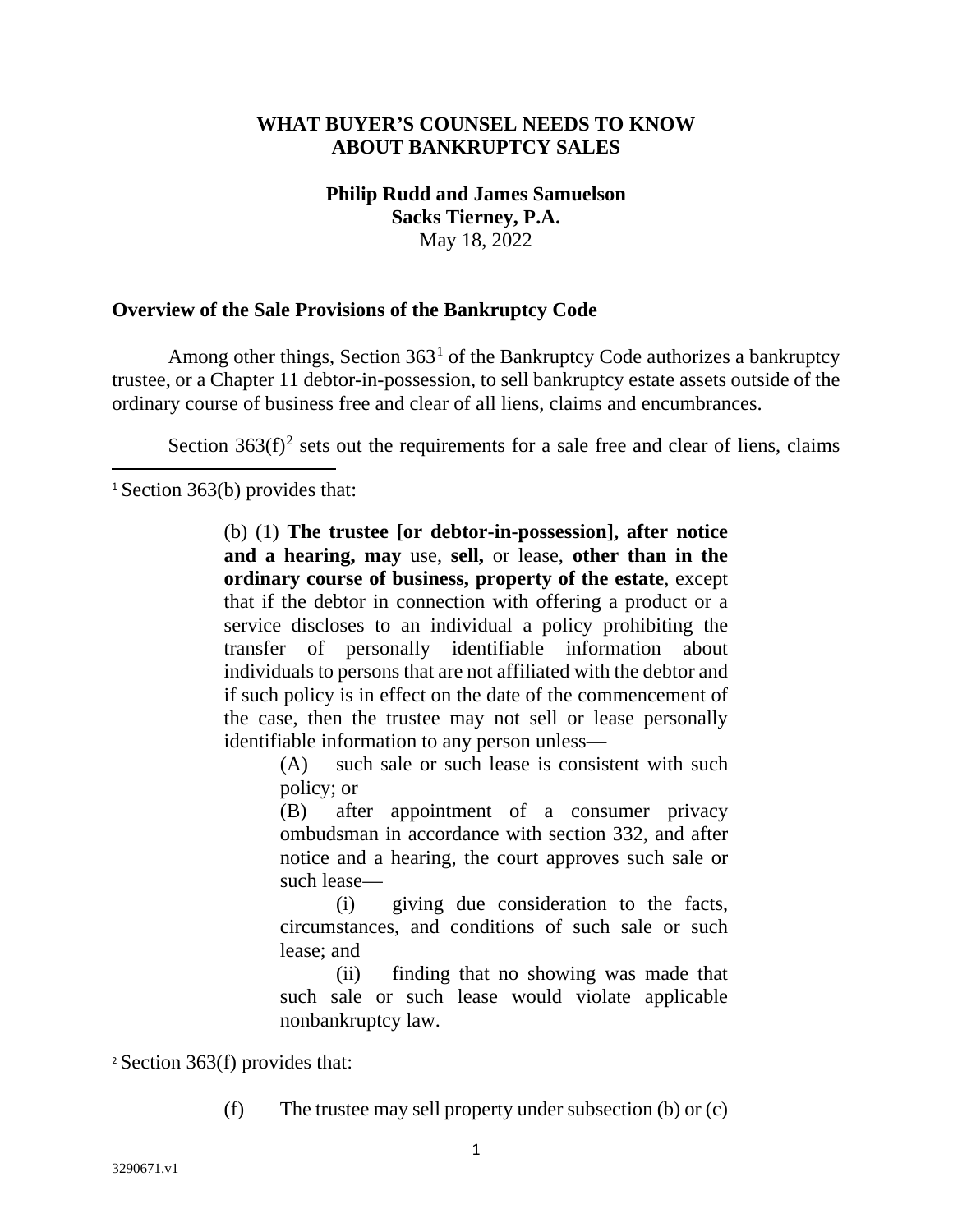and encumbrances. A discussion regarding the satisfaction of these requirements is beyond the scope of this seminar.

Notably, there is nothing in Section 363 that requires a bankruptcy sale to be by public sale with competitive bidding. Rather, Bankruptcy Rule 6004(f)(1) specifically provides that "all sales not in the ordinary course of business may be by private sale or by public auction."

Similarly, there is nothing in the Bankruptcy Code or the Bankruptcy Rules that discuss sale procedures, bidder protections, higher and better bids, back-up bids or other matters that routinely arise in bankruptcy sales. Rather, all of these matters have developed over the years through practical experience by practitioners and courts.

# **Advantages of Buying Assets from a Bankruptcy Estate**

From a buyer's perspective, there are several significant advantages of buying assets from a bankruptcy estate through a Section 363 sale.

For example:

- A purchaser will take title to the assets free and clear of any "interests" of a third party in the assets (*e.g.*, liens, claims, and encumbrances) pursuant to a federal court order.
- Generally, a buyer of assets under § 363 can avoid the potential risks of assuming a seller's liabilities that a purchaser of assets may be subject to, outside of bankruptcy, under theories such as the "mere continuity doctrine," "substantial continuity doctrine," "successor liability doctrine," "de facto merger doctrine," and the Bulk Sale Act that purchasers of substantially all

of this section free and clear of any interest in such property of an entity other than the estate, only if—

(1) applicable nonbankruptcy law permits sale of such property free and clear of such interest;

(2) such entity consents;

(3) such interest is a lien and the price at which such property is to be sold is greater than the aggregate value of all liens on such property;

(4) such interest is in bona fide dispute; or

(5) such entity could be compelled, in a legal or equitable proceeding, to accept a money satisfaction of such interest.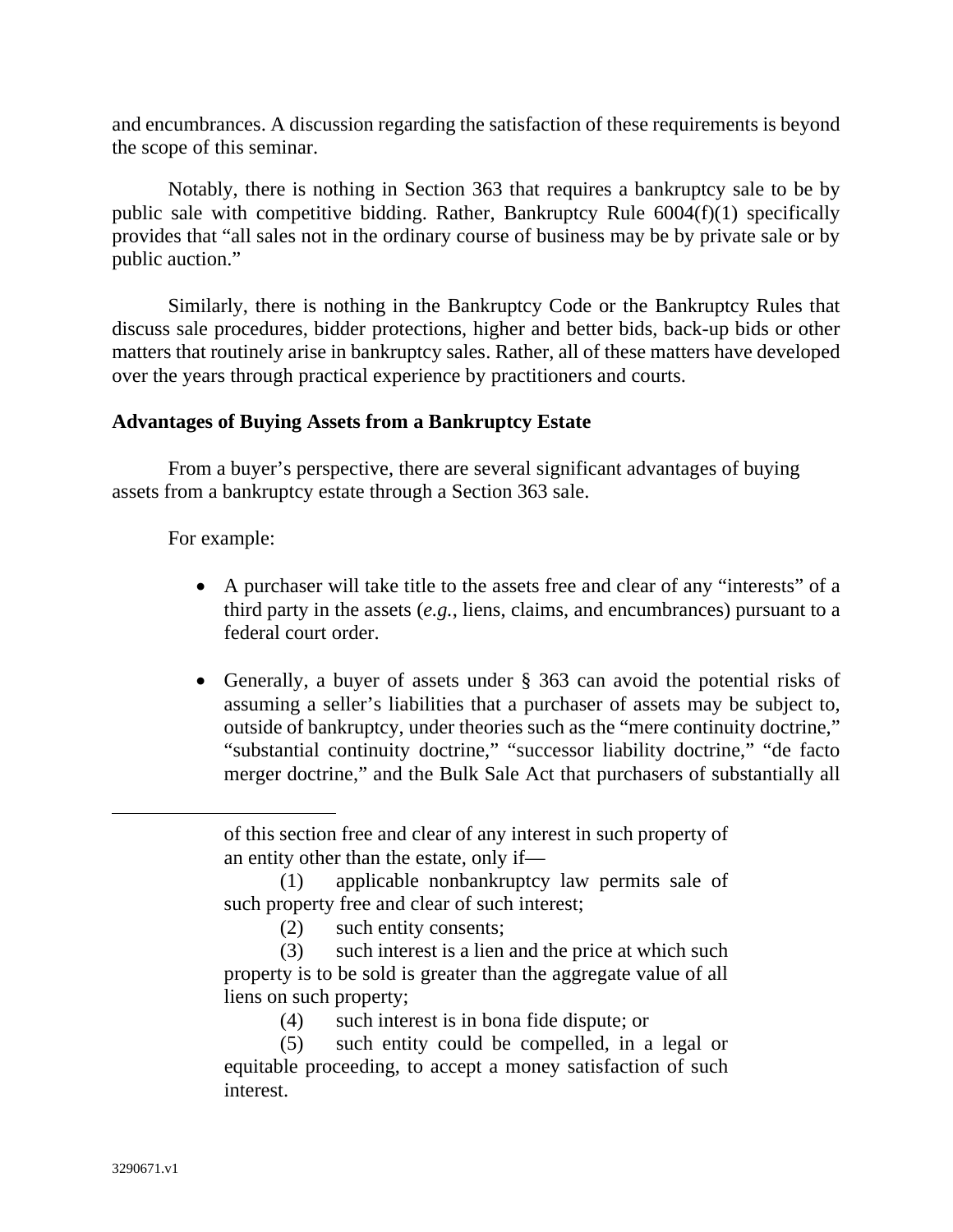of an insolvent business's assets will inherit some or all of the business's liabilities.

- A bankruptcy order approving a sale can bind non-consenting constituents and other parties that may have an interest in the property. For example:
	- o Some corporate bylaws require the approval of a majority of shareholders in order to sell substantially all of the assets of a company. In bankruptcy, such provisions generally will not prevent the sale of assets free and clear of those requirements.
	- $\circ$  Section [3](#page-2-0)63(h)<sup>3</sup> allows for the sale of a non-debtor co-owner's interest in estate property under certain circumstances.
- Pursuant to Section 365 of the Bankruptcy Code, a purchaser will be able to assume beneficial unexpired leases and executory contracts while cumbersome agreements can be rejected with no liability to the buyer.

## **Disadvantages of Buying Assets from Bankruptcy Estates**

There are some disadvantages for a buyer in a Section 363 bankruptcy sale, as well. For example,

(h) Notwithstanding subsection (f) of this section, the trustee may sell both the estate's interest, under subsection (b) or (c) of this section, and the interest of any co-owner in property in which the debtor had, at the time of the commencement of the case, an undivided interest as a tenant in common, joint tenant, or tenant by the entirety, only if—

(1) partition in kind of such property among the estate and such co-owners is impracticable;

(2) sale of the estate's undivided interest in such property would realize significantly less for the estate than sale of such property free of the interests of such co-owners;

(3) the benefit to the estate of a sale of such property free of the interests of co-owners outweighs the detriment, if any, to such co-owners; and

(4) such property is not used in the production, transmission, or distribution, for sale, of electric energy or of natural or synthetic gas for heat, light, or power.

<span id="page-2-0"></span><sup>3</sup> Section 363(h) provides that: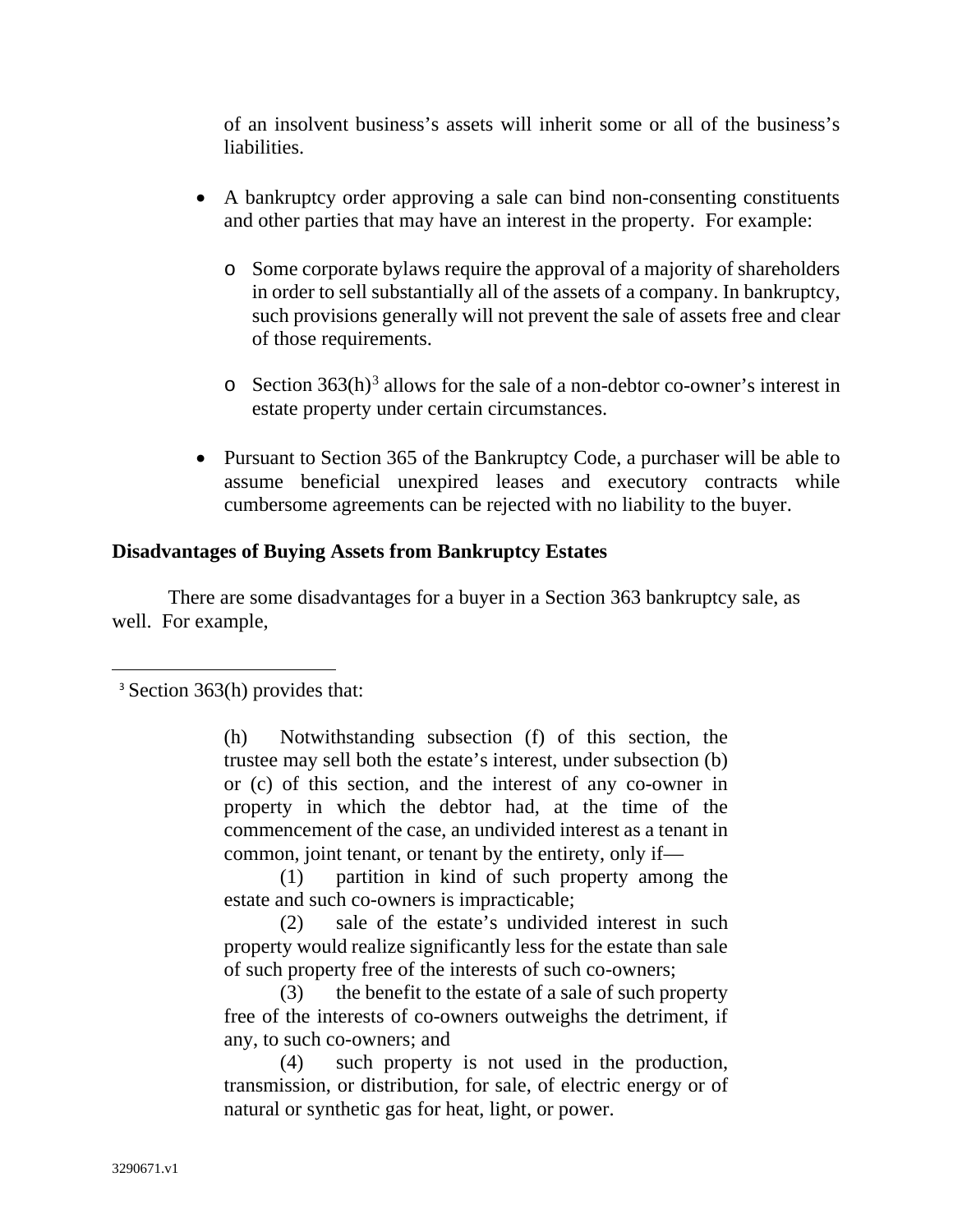- The Court will usually require a public auction with competing bids.
- Because the sale must be noticed to interested parties, and almost always must be subject to pre-sale marketing efforts by the seller, the sale of assets will be publicly and widely known. Sometimes, this may engender negative publicity that could have a negative effect on the business operations.
- Because of the noticing requirements, competitive bidding process, potential objections to the sale by secured creditors and other constituents, and the sale procedures usually adopted by a bankruptcy court, Section 363 sales can often take a long time and cost more than a sale outside of bankruptcy.

#### **Sale Procedures and Process**

.

The primary goal for a bankruptcy seller in a bankruptcy sale is to maximize the recovery and benefits to the bankruptcy estate and the seller's creditors. This goal, of course, is not always aligned with the buyer's goal of getting the best deal possible for the assets. Therefore, the buyer and the seller frequently negotiate the processes and procedures for conducting the bankruptcy sale.

In this regard, because there are no general rules of procedure governing the process and procedures for conducting bankruptcy sales under Section 363—other than certain timing requirements--bankruptcy courts generally have considerable discretion in conducting sales.

Note that some local rules address bankruptcy sales that can vary widely from jurisdiction to jurisdiction. In Arizona, the local rules mainly address the filing and noticing processes and are silent on the procedures governing the auction process.

## **Stalking Horse Bidders, Bidder Protections and Stalking Horse Fees**

While it is possible for a trustee or debtor in possession to seek authority to sell assets without an existing purchase offer, that is unusual.

Rather, a bankruptcy sale most often starts with an offer from an initial bidder—the "stalking horse" bidder. Below are some suggestions for what should be included in the LOI and, ultimately, the purchase and sale agreement.

The stalking horse bidder is important to the sale process because its opening offer is the catalyst for competing bids and the maximization of value to the estate and creditors.

Typically, the stalking horse bidder will incur costs and time engaging in due diligence, lining up financing, and negotiating a purchase agreement. In doing so, the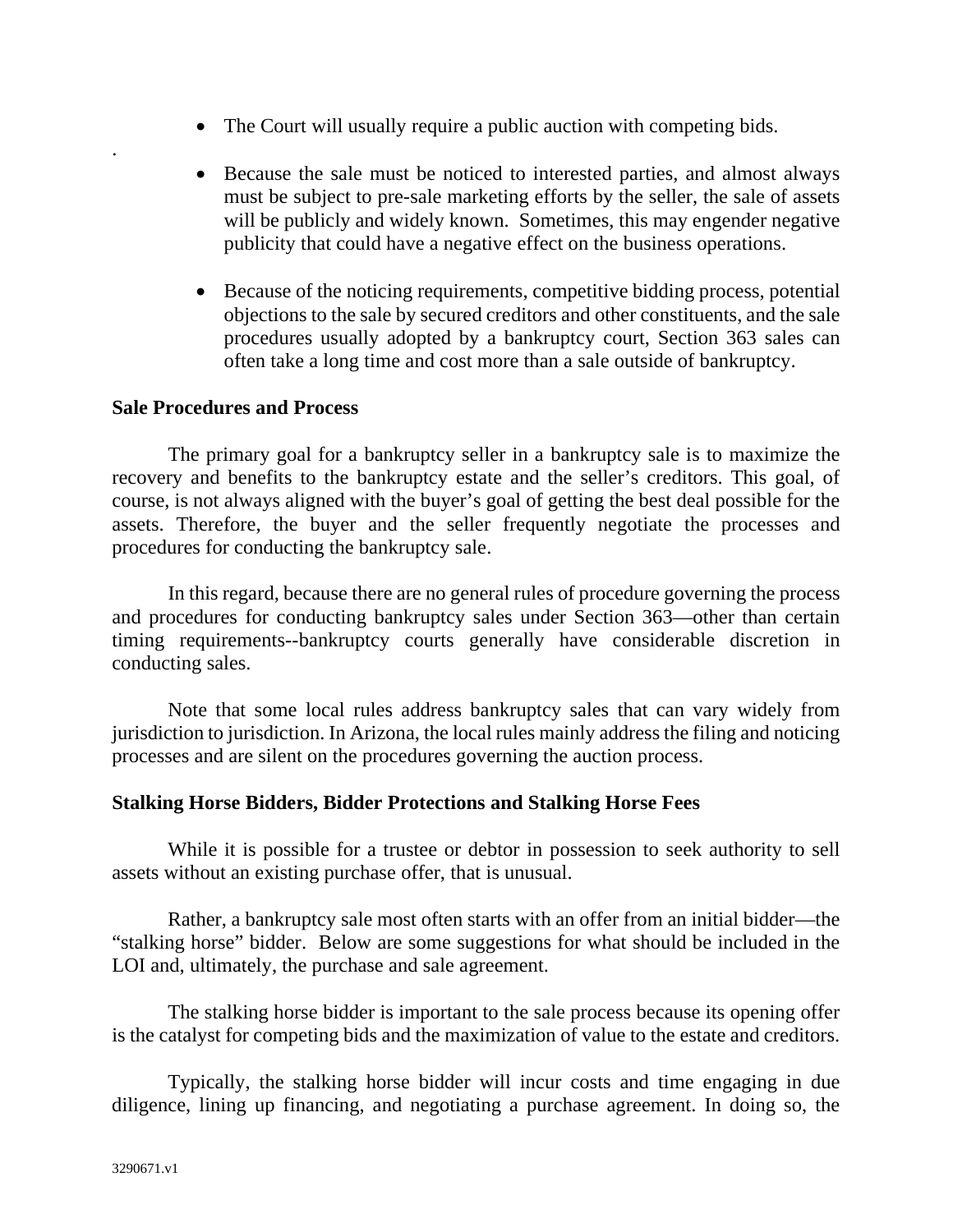stalking horse bidder is risking that it will be the successful bidder at the public auction sale.

Therefore, to encourage a prospective buyer to be a stalking horse bidder and take those financial risks, a bankruptcy seller will frequently offer certain bidder protections to the opening bidder. These incentives and protections may include certain stalking horse fees, in addition to exclusivity rights, overbid requirements, etc. outlined below in the discussion regarding the LOI.

Stalking horse fees are designed to encourage the stalking horse bidder by compensating it in the event it is not the successful bidder at the auction sale. There are several types of stalking horse fees, such as:

**Expense reimbursements** are payments to the initial bidder to reimburse it for its out of pocket fees and expenses. Sometimes these fees are subject to a negotiated cap**.** These fees are usually not controversial and are routinely approved by courts as an incentive for stalking horse bids.

**A break up fee** is similar to an expense reimbursement. It is paid to a stalking horse bidder in the event that the contemplated transaction fails to be consummated and/or that certain criteria in the purchase agreement are not met. The most common condition giving rise to the payment of a break-up fee is the seller's acceptance of a subsequent bid at the auction sale. Break up fees are also sometimes payable if, for a reason outside of the stalking horse bidder's control, the Court fails or refuses to approve the sale (*e.g.*, the seller was unable to satisfy the conditions of a free and clear sale under Section 363(f)).

**A topping fee** is an amount payable to the initial bidder equal to a certain percentage of the amount by which a prevailing bid from a competing bidder exceeds the initial bidder's offer.

The tests for approving these fees vary from jurisdiction to jurisdiction, and even from court to court. Note also that the United States Trustee's Office will often weigh on the approval of stalking horse fees.

Some courts hold that the entitlement to stalking horse fees should be determined simply under the "business judgment rule," just as they would outside of bankruptcy.

Other courts have established certain tests for considering whether to approve stalking horse fees, such as: (1) whether the relationship between the parties was tainted with self dealing; (2) whether the break-up fee hampers, rather than encourages, bidding; and (3) whether the fee is unreasonable in relation to the proposed purchase price.

Other courts look to whether the fees serve the best interests of the bankruptcy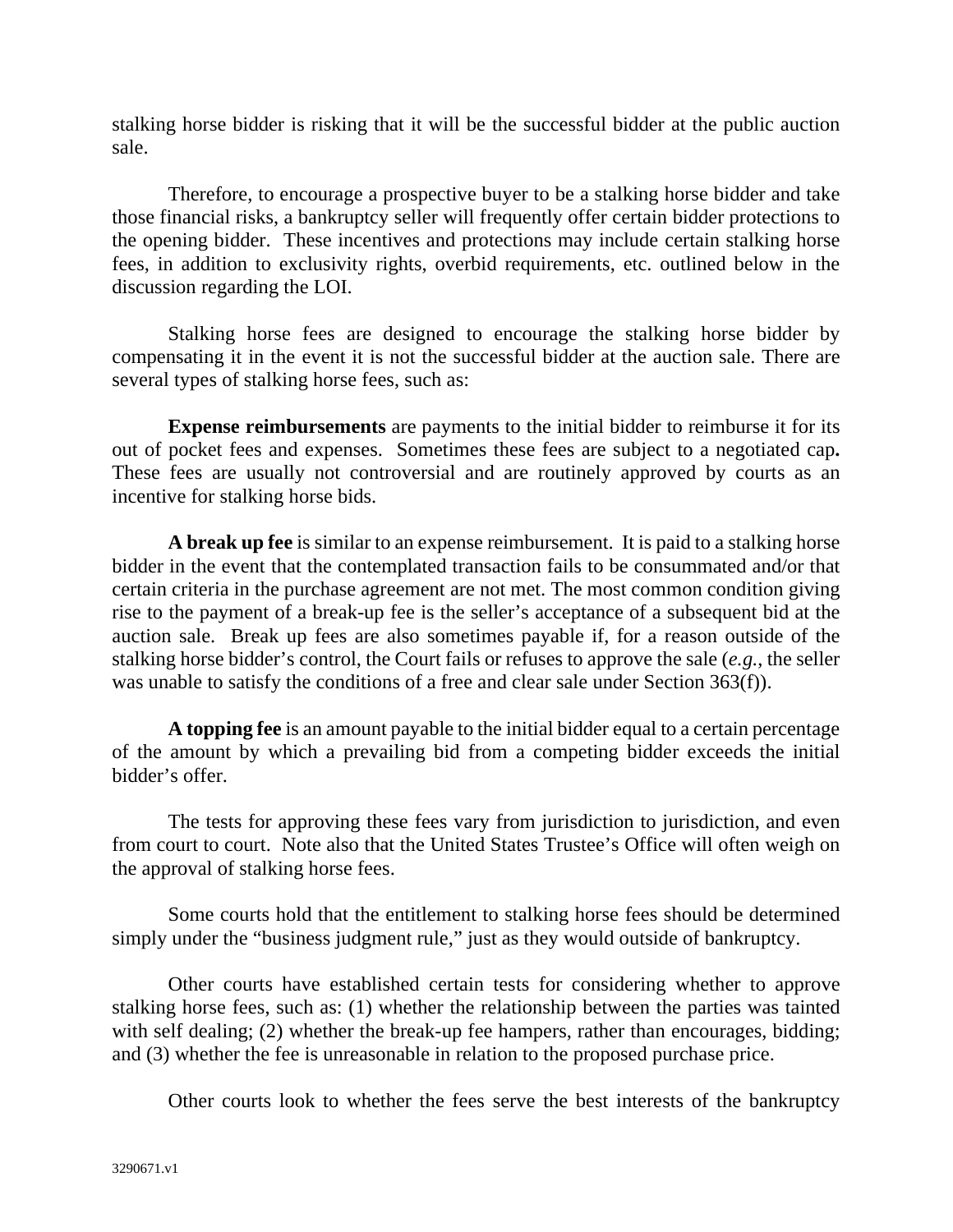estate. In this regard, several factors are examined, such as whether: (1) the requested fee correlates with a maximization of value to the debtor's estate; (2) the terms were negotiated at arm's length; (3) the requested fees were supported by the secured and unsecured creditors of the estate; (4) the requested fees were reasonable and fair in relation to the proposed purchase price; (5) the break-up fee was so substantial that it would "chill" bidding; (6) safeguards beneficial to the debtor's estate existed; and (7) unsecured creditors would be adversely impacted by objecting to requested fees.

In Arizona, the seminal case on break-up fees is *In re America West Airlines*, 166 B.R. 908, 912 (Bankr. D. Ariz. 1994), which found that:

the Court must take into consideration what is in the best interests of the estate. *In re Wilde Horse Enterprises, Inc.,* 136 B.R. 830, 841 (Bankr.C.D.Cal.1991). As stated, the standard is not whether a breakup fee is within the business judgment of the debtor, but whether the transaction will "further the diverse interests of the debtor, creditors and equity holders, alike." *In re Lionel Corp.,* 722 F.2d 1063, 1071 (2d Cir.1983). The proposed break-up fee must be carefully scrutinized to insure that the Debtor's estate is not unduly burdened and that the relative rights of the parties in interest are protected. *In re Hupp Industries, Inc.,* 140 B.R. 191, 196 (Bankr.N.D.Ohio 1992). The analysis conducted by the Court must therefore include a determination that *all* aspects of the transaction are in the best interests of all concerned.

It is prudent for the stalking horse bidder to require that any stalking horse fees approved by the Court and that are ultimately payable to the stalking horse bidder be (a) paid from the sale proceeds and/or (b) be allowed as administrative claims against the bankruptcy estate, so that they are paid with priority over other claimants.

The seller and the buyer should (a) include these bidder protections in the purchase and sale agreement that is to be approved by the bankruptcy court and (b) specifically request in the sale motion, discussed below, that the court approve the protections prior the sale.

## **What to Include in a Letter of Intent and PSA as a Stalking Horse Bidder**

The following bankruptcy related provisions are samples of what should, or may be, included in an LOI, and a PSA, when purchasing assets from a bankruptcy estate:

> • **Bankruptcy Court Approval. "**Buyer's purchase of the Property shall be subject to approval by the United States Bankruptcy Court for the District of \_\_\_\_\_\_\_\_\_\_\_ ('Court') in the Seller's Chapter \_\_\_ bankruptcy case, Case No. \_\_\_\_\_\_\_\_\_\_\_\_\_ ('Bankruptcy Case')."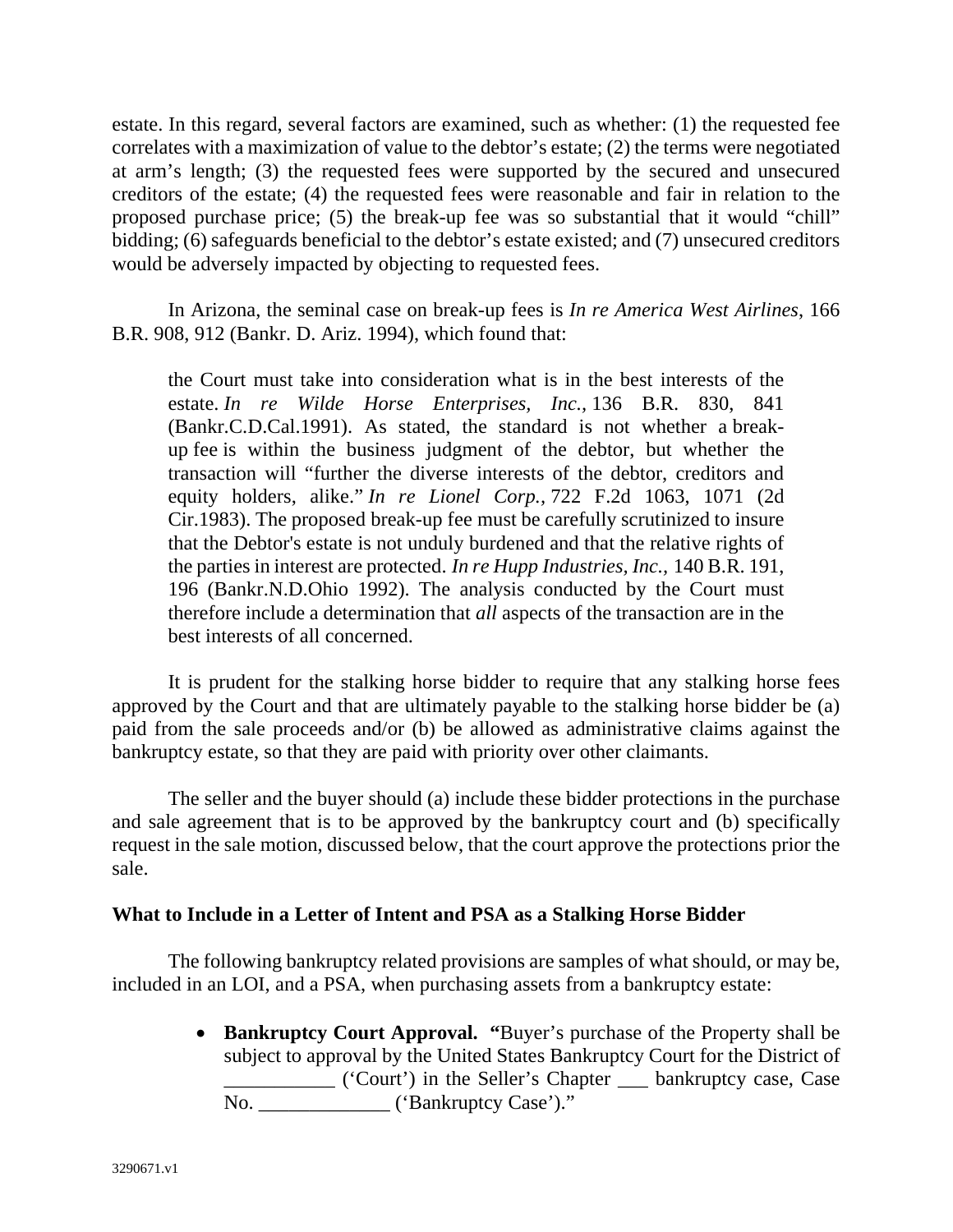- **Bankruptcy Court Auction**: "Buyer acknowledges that the sale of the Property shall be pursuant to Section 363 of the United States Bankruptcy Code ('Bankruptcy Code'); that the sale may be subject to a public auction ('Auction') to be held by the Court in the Bankruptcy Case; and that the Court will establish certain procedures ('Auction Procedures') for the conduct of the Auction. The Auction Procedures shall be acceptable to Buyer. Seller shall, promptly following the execution of this LOI, seek approval of the Auction Procedures and the sale of the Property by Auction, with Buyer identified as the 'stalking horse bidder' pursuant to the terms of this LOI and subject to the Auction and the entry of the Sale Order (defined below)."
- **Stalking Horse Bidder Protections**: "The Auction Procedures to be approved by the Court shall include the following bidder protections for the Buyer as the 'stalking horse bidder:'

a. **Expense Reimbursement**: Buyer shall be entitled to be paid the sum of \$\_\_\_\_\_\_\_\_\_\_\_\_ (the 'Expense Reimbursement') from the proceeds of any sale of the Property in the event that a bidder other than Buyer is the successful bidder for the purchase of the Property at the Auction and such higher bidder closes the purchase of the Property.

b. **Other stalking horse fees**. Discussed above.

c. **Competing Qualified Bids**: In order to be a qualified overbid, any other bid ('Qualified Bid') for the purchase of the Property must be (a) submitted to the Seller within ten (10) business days prior to the Auction, (b) be accompanied by a form of asset purchase agreement in substantially the form approved by the Court pursuant to the Auction Procedures ('PSA Form') and marked to show any differences with the PSA Form, (c) be accompanied by an earnest money deposit in the amount of \$\_\_\_\_\_\_\_\_\_ to be deposited with the Escrow Holder and which shall be refundable if the bidder is not the successful bidder at the Auction, and (d) in an amount equal to or greater than the sum of (i) the Buyer's opening bid of \$\_\_\_\_\_\_\_\_\_\_, (ii) the Expense Reimbursement, and (iii) \$\_\_\_\_\_\_\_\_\_\_ (the 'Initial Overbid Amount').

d. **Overbids at Auction**: "Overbids at the Auction shall be in increments of \$ were the Initial Overbid Amount."

• **Sale Order**: "The sale of the Property to the Buyer shall be free and clear of all liens and encumbrances pursuant to an order of the Court (the "Sale Order") pursuant to Section 363 of the Bankruptcy Code the form of which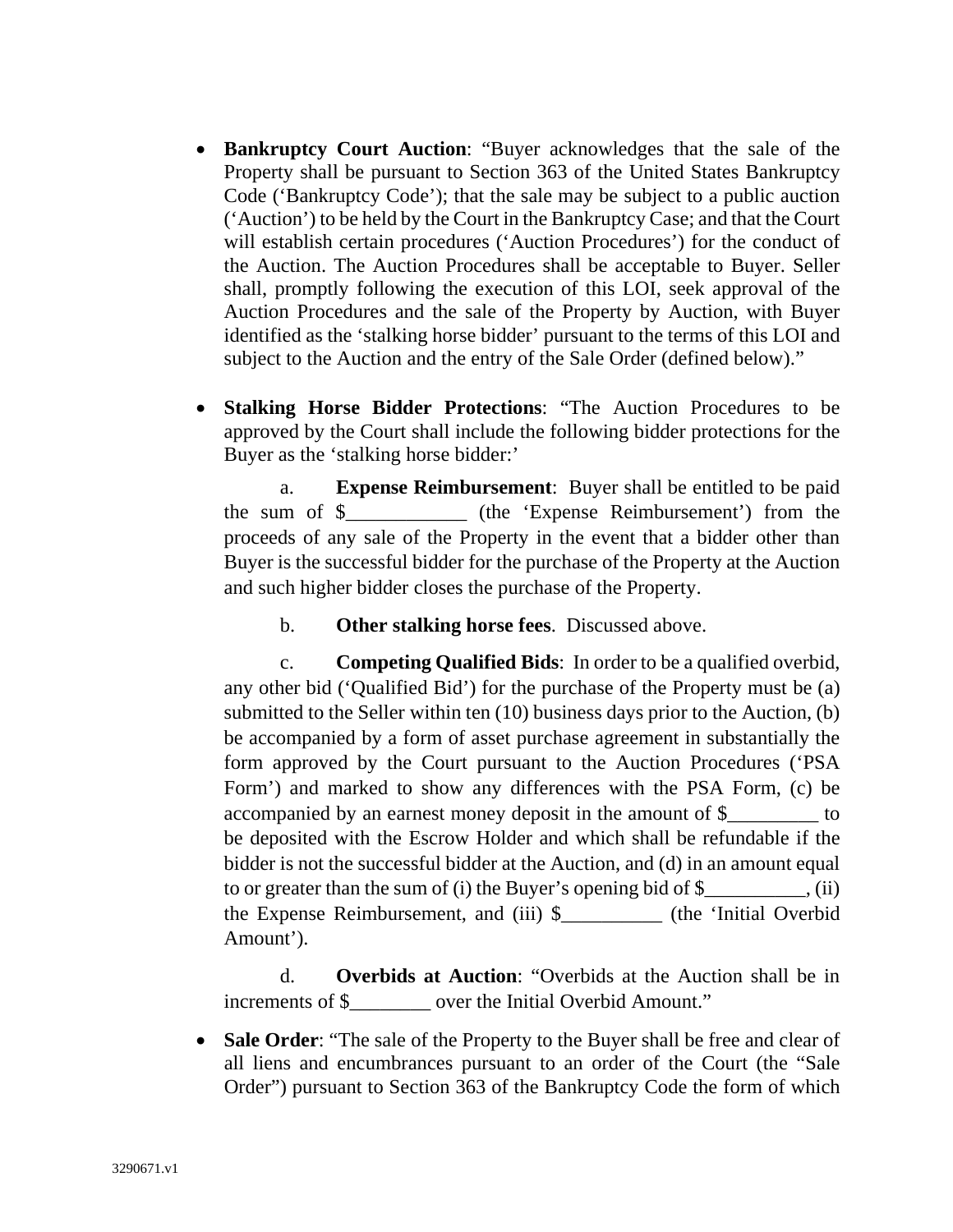shall be subject to Buyer's approval."

- **Execution of PSA**: "Buyer and Seller shall execute a binding purchase and sale agreement ('PSA'), with no contingencies other than Court approval as stated herein, on or before ('Execution Date')."
- **Due Diligence Period**. "Seller shall complete its due diligence with respect its purchase of the Property on or before  $\cdot$ ."
- **Exclusivity**: "Following execution of this LOI and ending upon the Execution Date if, but only if, Buyer has not executed the PSA, Seller shall not actively seek or solicit alternative bids for the sale of the Property and shall not enter into any agreements for the sale of the Property to any other potential buyer unless or until Buyer terminates or defaults under the PSA pursuant to its terms. Nothing herein, however, shall preclude, prevent or limit Seller from responding to inquiries regarding the sale of the Property and providing due diligence information and access to the Property as requested by other potential bidders."
- **Brokerage Commission**. "Subject to Bankruptcy Court approval as part of the Auction Procedures, and if Buyer is the successful bidder at the Auction, Seller agrees to pay [broker commission]."

## **Approval of the Sale Procedures, Bidder Protections, and Sale**

Once the parties negotiate the LOI, then the seller's counsel will file a motion requesting that Court (a) approve bidding and auction procedures for the sale, including the approval of any bidder protections, as discussed above, (b) authorize the sale, and the assignment of contracts and lease, if any, pursuant to the terms of the LOI (sometimes the purchase and sale agreement will have been negotiated and drafted by this time, also), (c) set dates and times for objections to the sale and (d) set a date and time for the auction sale.

Importantly, the sale motion should be noticed to all interested parties in the bankruptcy case, including creditors, other parties to contracts and leases, and any interest holders. These parties need to have notice of the sale in order to be bound by the ultimate sale order.

## **Public Auction, Competing Bids, Highest and Best Bid, and Back-Up Bids**

Although there are rare exceptions, Section 363 sales are typically conducted as public auctions. Again, this is designed to ensure that the assets are properly exposed to the market and to maximize the recovery to the estate and creditors.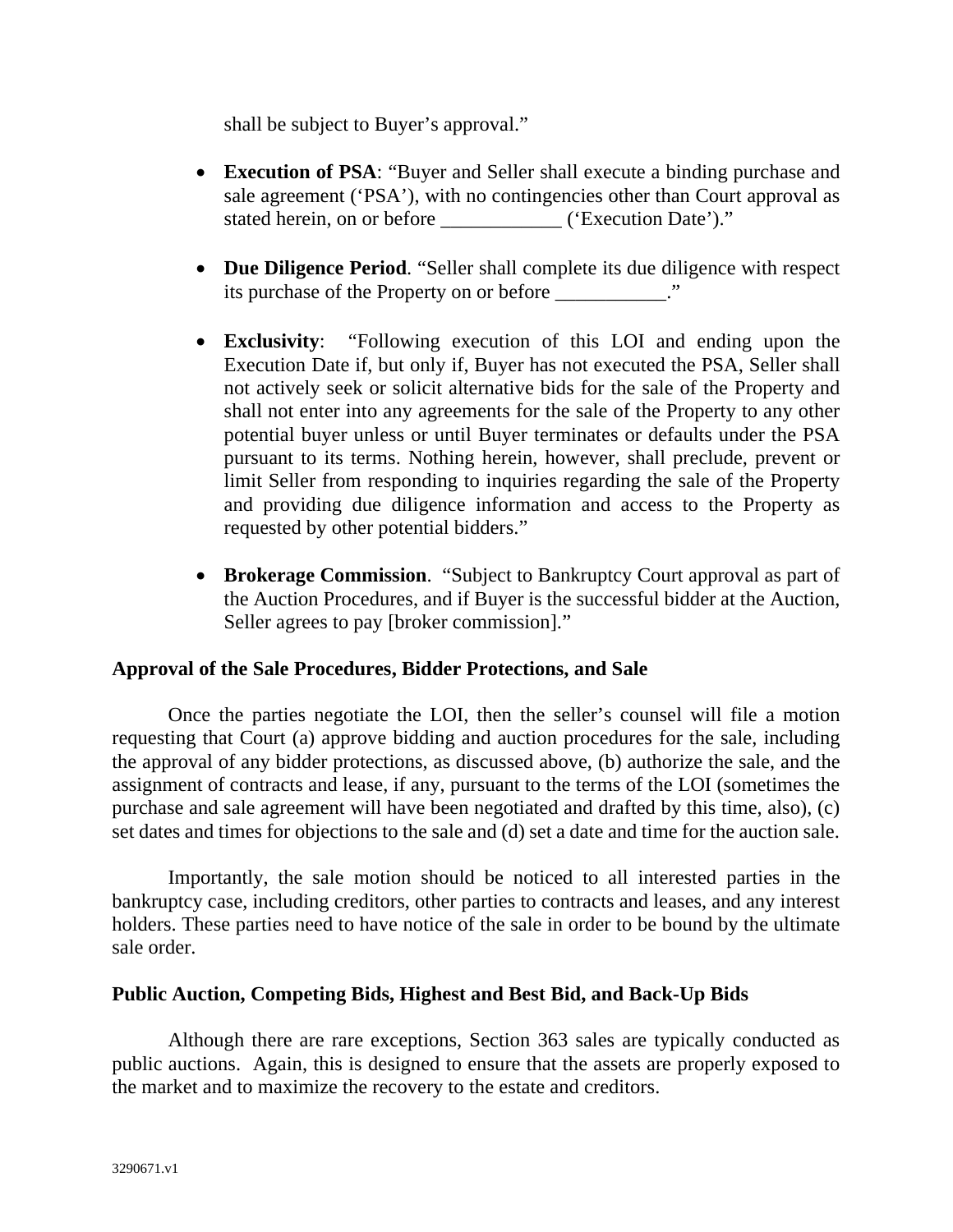In Arizona, the bankruptcy sale auction is most commonly conducted before the court, with the bankruptcy judge acting as auctioneer. However, the auction may be conducted on site by an auctioneer, by an investment banker at its office, or in any other public venue.

Oftentimes, the sale procedures approved by the court will require that competing bidders be pre-qualified to bid at the auction sale. This is designed to ensure that only real and capable bidders bid at the auction. The pre-qualification requirements may include, for example, proof of the financial ability to pay the purchase price, the execution of a purchase and sale agreement similar to the stalking horse bidder's agreement, an earnest money deposit that is refundable if the bidder is not the successful bidder, etc.

Ordinarily, the sale procedures will require a specific "over bid" to start the bidding process. This initial over bid will be at least the amount of the stalking horse bid plus the amount of any approved stalking horse fee plus an established minimum bid increment. This will ensure that the bankruptcy estate will recover more from the initial bid than from the stalking horse bid. Subsequent bids should also be subject to a minimum bid increment.

Once bidding has concluded, the seller will inform the Court of its determination of the highest and best bid and will request that the Court approve the sale to that bidder.

Sometimes the highest and best bid is not the highest amount of money offered. For example, if there are contingencies in a competing bidder's bid (due diligence, financing, licensing approval by third parties, etc.) or if the bid is payable over time rather than immediately upon closing, then the seller may choose a lower priced bid as the highest and best bid.

The Court will typically ask unsuccessful bidders if they would like to have their last bid be a back-up bid in case the successful bidder fails to close the transaction for any reason. The seller and the court should only approve the back-up bidders' last bid as a backup bid. It would be foolish to allow a back-up bidder to revert to any of its prior bids.

## **Sale Free and Clear of Liens, Claims and Encumbrances**

Section 363(f) provides that, so long as certain conditions are satisfied, a bankruptcy sale will be "free and clear of any interest in such property of an entity other than the estate." Consequently, if a sale is approved, then the buyer will take the property free and clear of any liens, claims and encumbrances and all such liens, claims and encumbrances will attach to the sale proceeds.

However, there are some potential claims against the seller's bankruptcy estate that may survive a Section 363 sale and may impact a buyer. A discussion of those types of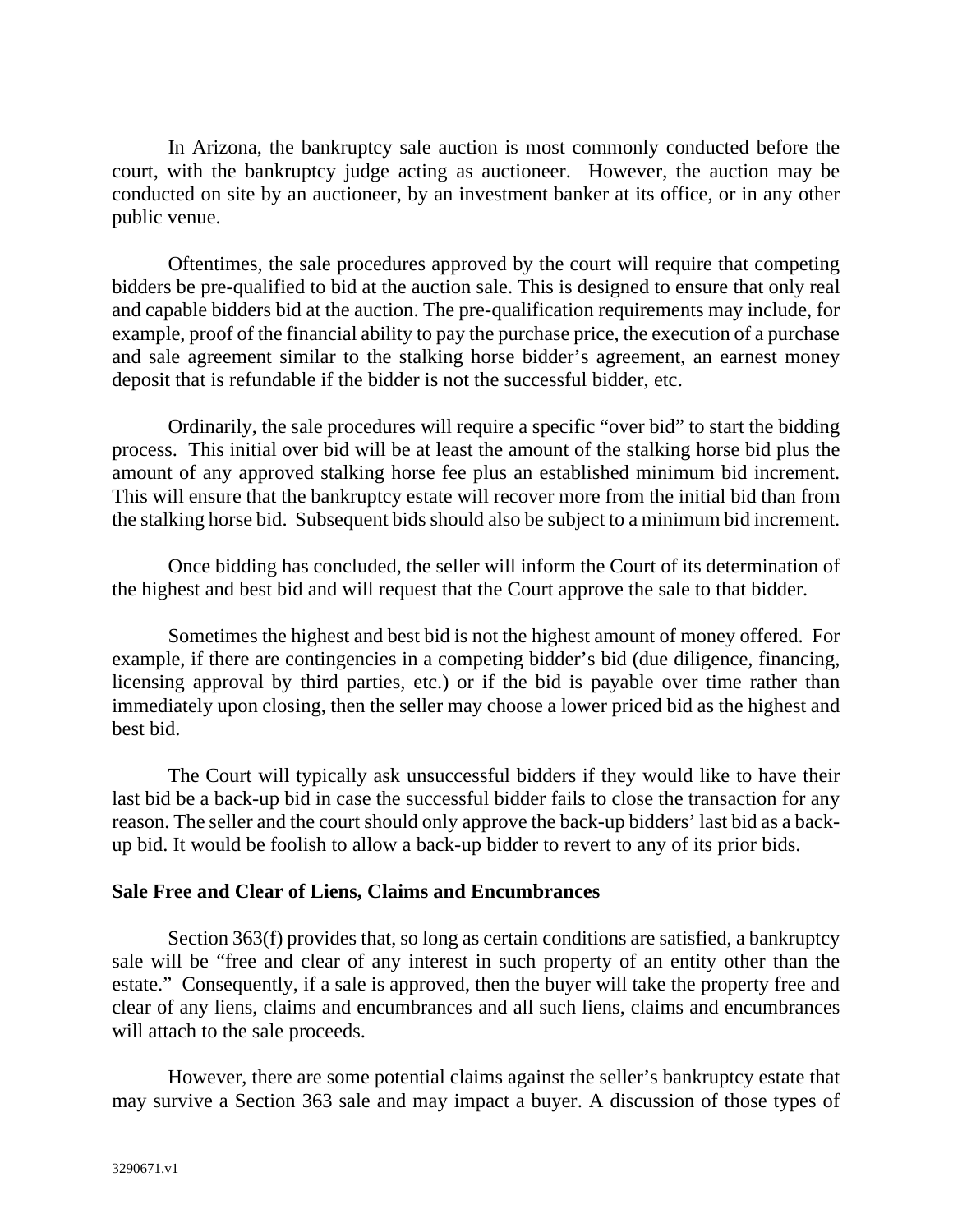claims is beyond the scope of this presentation, but a buyer should be wary of third parties' "interests" that may not be included in Section 363(f) and that will follow the assets. For example, certain licensing requirements, environmental compliance requirements and claims, toxic tort claims, labor liabilities, etc. may not be "interests" that are eliminated by a Section 363 sale order.

A prudent buyer's lawyer will make sure that these issues are raised during the sale process and that the order approving the sale specifically addresses the issues.

# **Dealing With Title Companies**

Some, but not all, title companies are familiar with Section 363 sales, and will close a transaction and issue a title policy to the buyer based upon the bankruptcy court's order that approves the sale and provides that the sale is free and clear of liens, claims and encumbrances.

Nevertheless, it is prudent and a best practice that the buyer get the title company involved early in the sale process and to have the title company approve the form of order authorizing the sale before it is submitted to the court.

# **Assumption and Rejection of Contracts and Leases**

Among other things, Section  $365(f)^4$  $365(f)^4$  of the Bankruptcy Code authorizes a trustee or a debtor in possession to assign unexpired leases and executory contracts to third parties, even if those agreements contain provisions limiting or prohibiting the assignability of the agreement.

Section 365 also allows a debtor to reject unexpired leases and executory contracts

<span id="page-9-0"></span><sup>4</sup> Section 365(f) provides as follows

 $(f)(1)$  Except as provided in subsections (b) and (c) of this section, notwithstanding a provision in an executory contract or unexpired lease of the debtor, or in applicable law, that prohibits, restricts, or conditions the assignment of such contract or lease, the trustee may assign such contract or lease under paragraph (2) of this subsection.

(2) The trustee may assign an executory contract or unexpired lease of the debtor only if—

(A) the trustee assumes such contract or lease in accordance with the provisions of this section; and

(B) adequate assurance of future performance by the assignee of such contract or lease is provided, whether or not there has been a default in such contract or lease.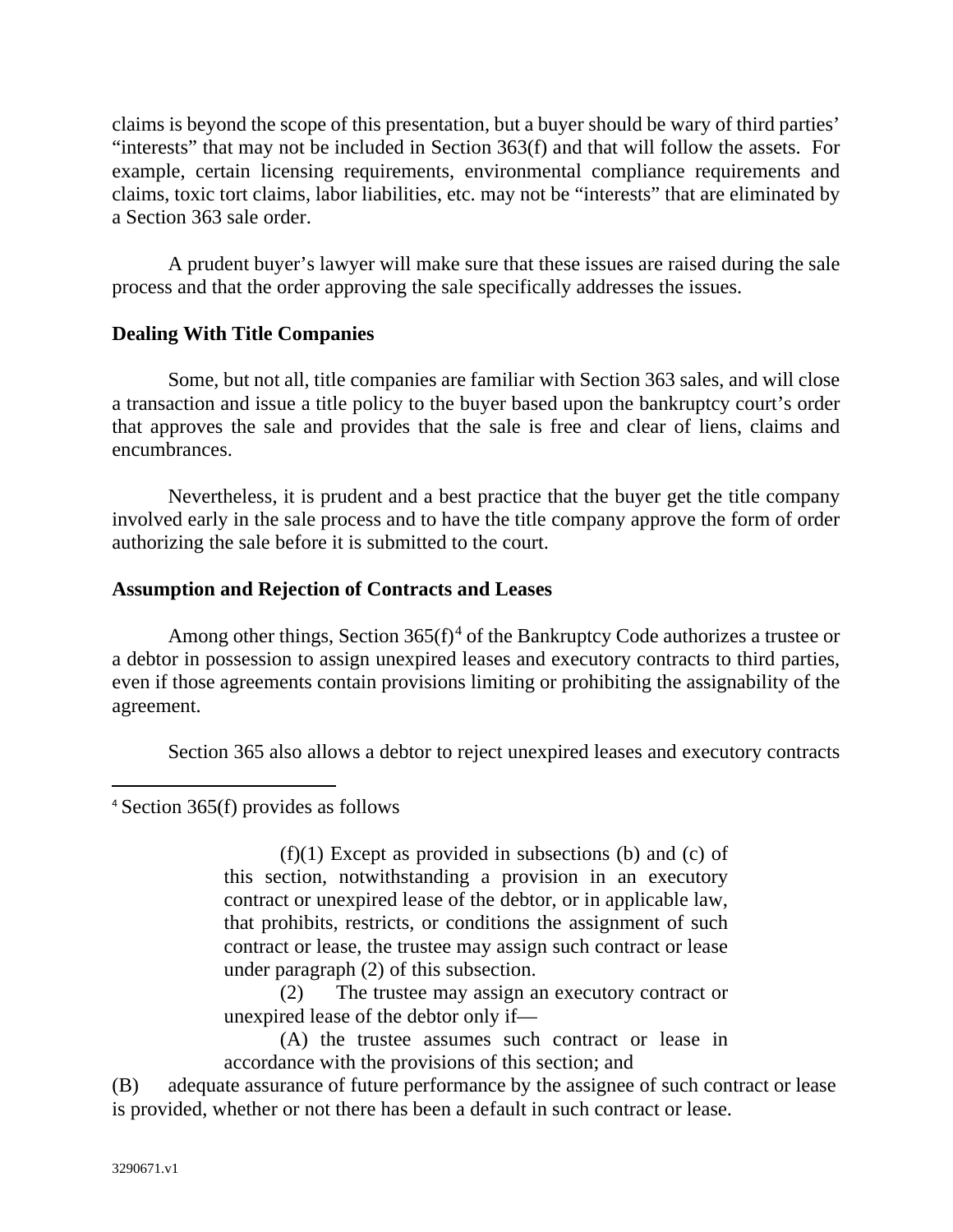that are burdensome to the debtor's estate. If the debtor rejects an agreement, then the bankruptcy estate, not the buyer, will be responsible for any damages arising out of the rejection.

These provisions of Section 365 can be very beneficial to a buyer because it will be able to assume beneficial agreements and avoid the burdens of any undesirable agreements.

In order to assign an agreement to a buyer, (a) the trustee or debtor must first "assume" the agreement pursuant to Section 36[5](#page-10-0)(b)<sup>5</sup> by **curing prior defaults under the agreement** and (b) the assignee/buyer must provide "adequate assurance" of the assignee's future performance under the agreement.

<span id="page-10-0"></span><sup>5</sup> Section 365(b) provides as follows:

 $(b)(1)$ If there has been a default in an executory contract or unexpired lease of the debtor, the trustee may not assume such contract or lease unless, at the time of assumption of such contract or lease, the trustee—

(A) cures, or provides adequate assurance that the trustee will promptly cure, such default other than a default that is a breach of a provision relating to the satisfaction of any provision (other than a penalty rate or penalty provision) relating to a default arising from any failure to perform nonmonetary obligations under an unexpired lease of real property, if it is impossible for the trustee to cure such default by performing nonmonetary acts at and after the time of assumption, except that if such default arises from a failure to operate in accordance with a nonresidential real property lease, then such default shall be cured by performance at and after the time of assumption in accordance with such lease, and pecuniary losses resulting from such default shall be compensated in accordance with the provisions of this paragraph;

(B) compensates, or provides adequate assurance that the trustee will promptly compensate, a party other than the debtor to such contract or lease, for any actual pecuniary loss to such party resulting from such default; and

(C) provides adequate assurance of future performance under such contract or lease.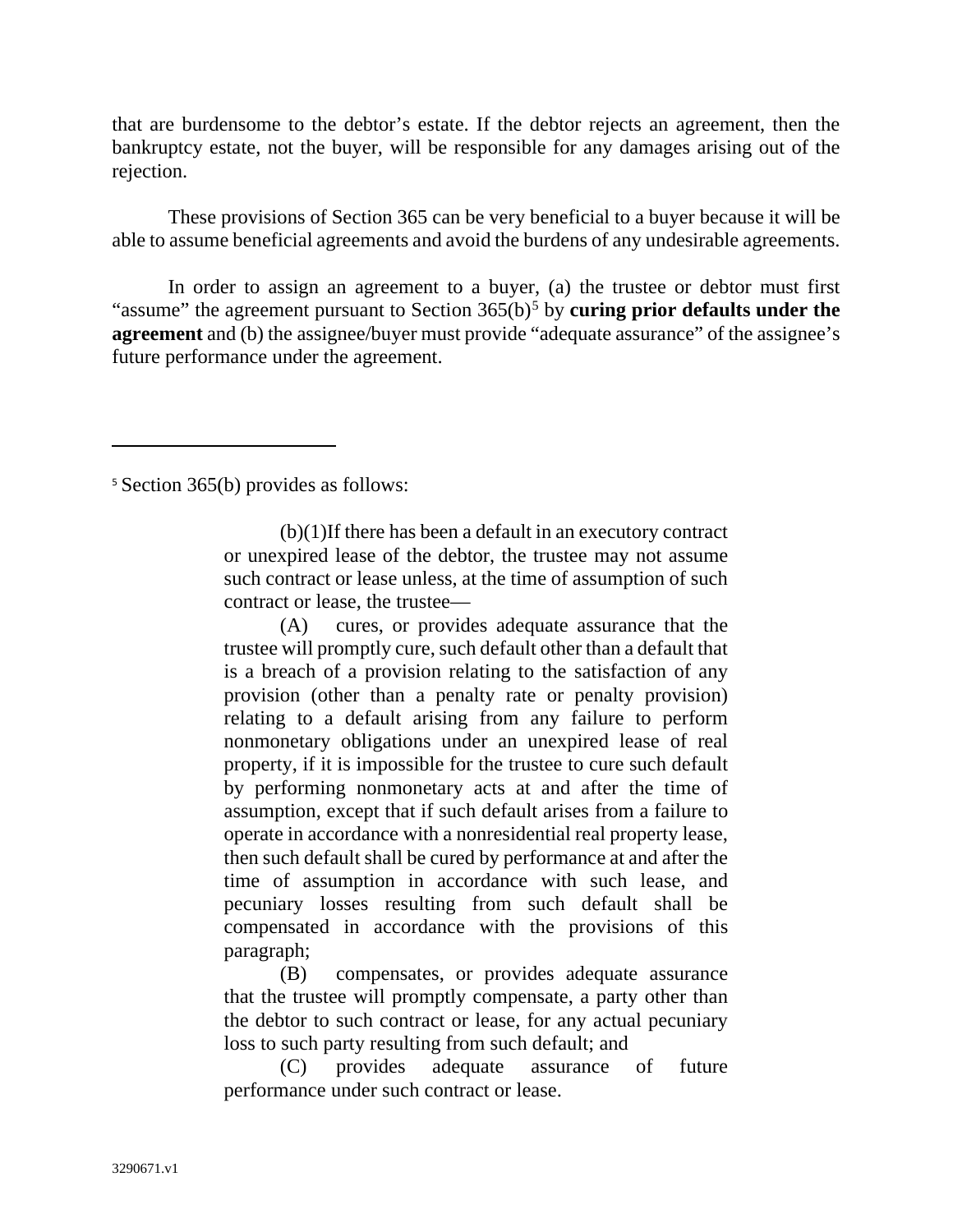Note that Section  $365(c)^6$  $365(c)^6$  $365(c)^6$  provides that certain executory contracts and unexpired leases cannot be assigned, but those exclusions are relatively limited.

It is important that (a) the purchase and sale agreement specifically identify which agreements will be assumed by the buyer, (b) the sale motion specifically identify the agreements that will be assumed and those that will be rejected, and (c) that all parties to the agreements, whether assumed or rejected, be provided with notice of the assumption and assignment or rejection.

## **Good Faith Purchaser Protections under § 363(m)**

Section  $363(m)^7$  $363(m)^7$  provides that a "good faith" buyer is protected in the event that a

<span id="page-11-0"></span> $6$  Section 365(c) provides:

(c)The trustee may not assume or assign any executory contract or unexpired lease of the debtor, whether or not such contract or lease prohibits or restricts assignment of rights or delegation of duties, if—

(1) (A) applicable law excuses a party, other than the debtor, to such contract or lease from accepting performance from or rendering performance to an entity other than the debtor or the debtor in possession, whether or not such contract or lease prohibits or restricts assignment of rights or delegation of duties; and

(B) such party does not consent to such assumption or assignment; or

(2) such contract is a contract to make a loan, or extend other debt financing or financial accommodations, to or for the benefit of the debtor, or to issue a security of the debtor; or

(3) such lease is of nonresidential real property and has been terminated under applicable nonbankruptcy law prior to the order for relief.

<span id="page-11-1"></span><sup>7</sup> Section 363(m) provides that:

(m) The reversal or modification on appeal of an authorization under subsection (b) or (c) of this section of a sale or lease of property does not affect the validity of a sale or lease under such authorization to an entity that purchased or leased such property in good faith, whether or not such entity knew of the pendency of the appeal, unless such authorization and such sale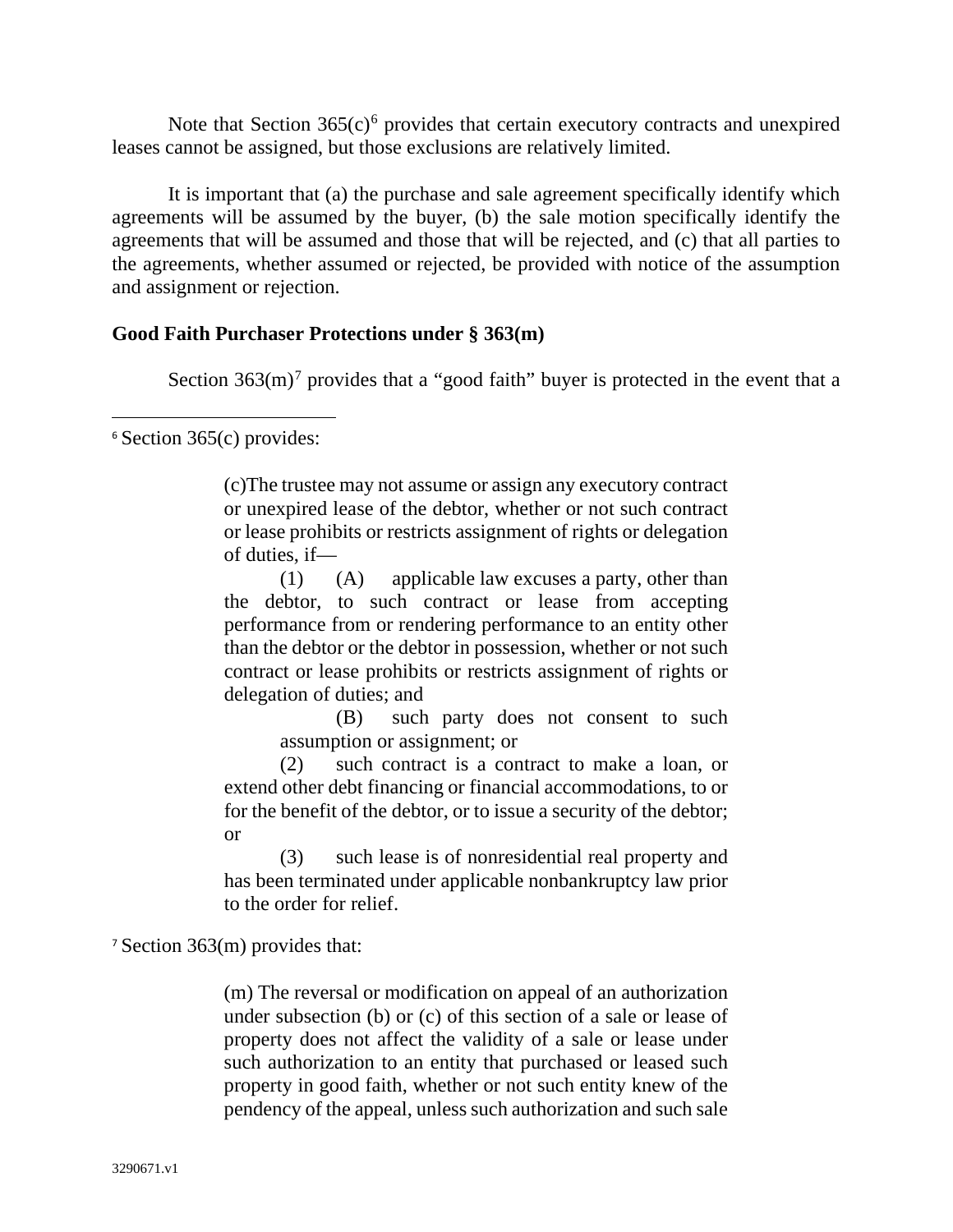Section 363 sale order is reversed on appeal.

Section 363(m) is designed to ensure finality of bankruptcy sales for the benefit of both buyers and the debtor's bankruptcy estate.

In order for the protection to be enforced, the sale motion and any accompanying declarations, as well as the final sale order, should include provisions demonstrating that the buyer is, in fact, a "good faith" buyer.

For example, the sale motion should include facts demonstrating, and the sale order should make specific findings, that the purchase and sale agreement between the seller and buyer was negotiated at arms-length and that the buyer is unrelated to the debtor.

# **The Sale Order**

Importantly, the following terms should be included in the order approving the sale of assets:

- It must authorize the trustee or debtor-in-possession to sell the assets pursuant to the terms of the purchase and sale agreement and Sections 363 and 365 of the Bankruptcy Code.
- It must refer to and specifically incorporate the terms of the purchase and sale agreement and provide that the parties are bound by its terms.
- It must provide that the sale is free and clear of all liens, claims and encumbrances pursuant to Section 363 of the Bankruptcy Code.
- It must provide for the assumption and assignment of any executory contracts or unexpired leases pursuant to Section 365 of the Bankruptcy Code.
- It must provide that the sale of the assets to the buyer, and the buyer's purchase of the assets, are in good faith and that the buyer is entitled to the protections of Section 363(m) of the Bankruptcy Code.
- It should provide that the seller is authorized to execute any documents necessary to consummate the sale of the assets pursuant to the terms of the sale order and the purchase and sale agreement.
- It should provide that the consideration to be provided by the buyer pursuant to the sale (i) constitutes reasonably equivalent value and fair consideration for the assets transferred and (ii) is fair and reasonable and may not be avoided under Section 363(n) or any other provision of the Bankruptcy Code or otherwise.
- It should provide that the bankruptcy court retains exclusive jurisdiction to hear, determine and resolve any and all matters arising from the sale or the

or lease were stayed pending appeal.